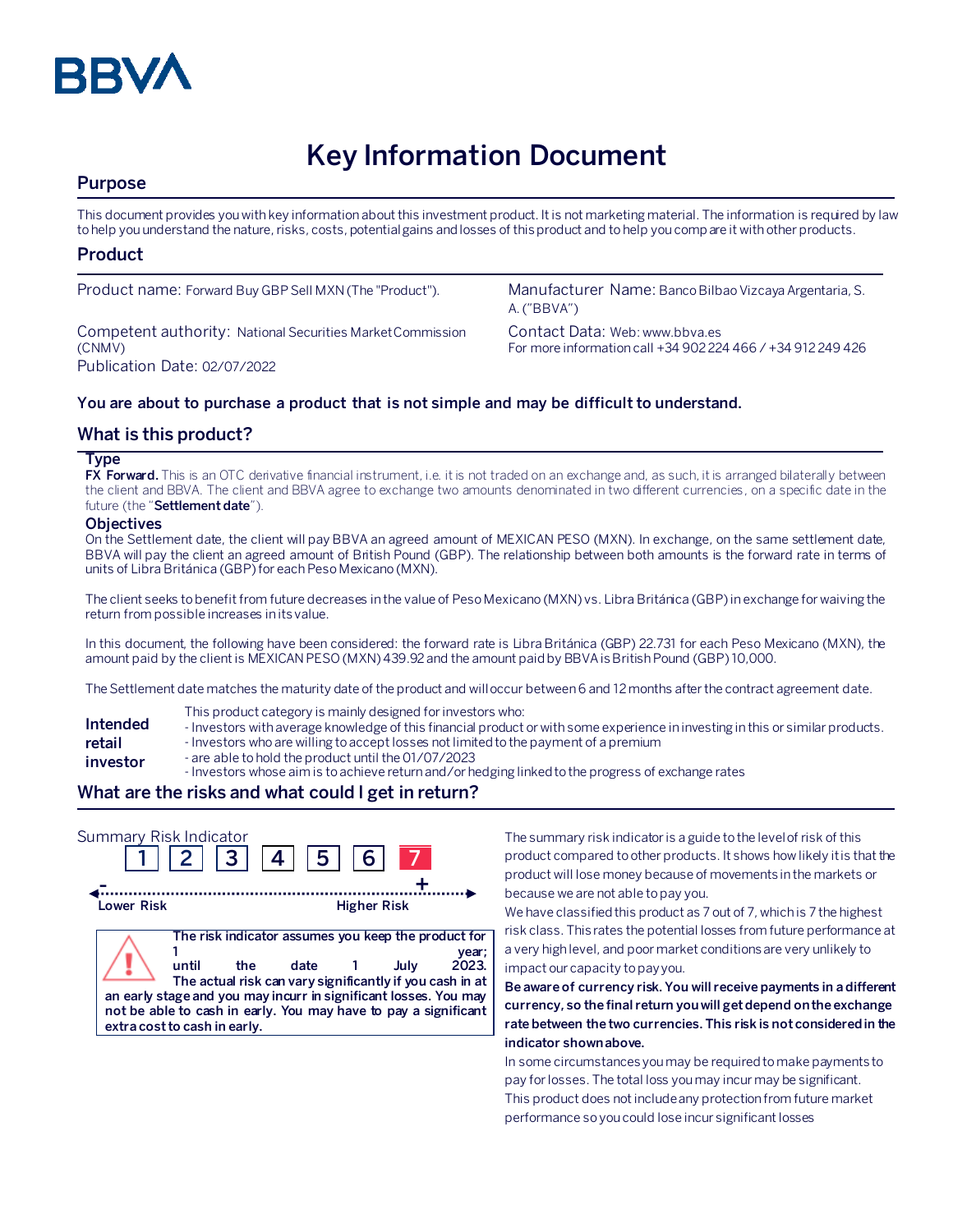#### Performance Scenarios

Market developments in the future cannot be accurately predicted. The scenarios shown are only an indication of some of the p ossible outcomes based on recent returns. Actual returns could be lower.

| Nominal Amount GBP 10,000 |                                            |                       |  |
|---------------------------|--------------------------------------------|-----------------------|--|
| <b>Scenarios</b>          |                                            | 1 year final maturity |  |
| Stress scenario           | What you might get back or pay after costs | GBP-11.630            |  |
|                           | Loss over nominal amount each year         | $-16.304$             |  |
| Unfavourable<br>scenario  | What you might get back or pay after costs | GBP-2.482             |  |
|                           | Loss over nominal amount each year         | $-24.82%$             |  |
| Moderate<br>scenario      | What you might get back or pay after costs | GBP-768               |  |
|                           | Loss over nominal amount each year         | $-7.68\%$             |  |
| Favourable<br>scenario    | What you might get back or pay after costs | <b>GBP 708</b>        |  |
|                           | Loss over nominal amount each year         | 7.08%                 |  |

This table shows the money you could get back or pay over the next 1 year, under different scenarios, assuming a Nominal Value of GBP 10,000.The scenarios shown illustrate how your Nominal Amount could perform. You can compare them with the scenarios of other products.The scenarios presented are an estimate of future performance based on evidence from the past on how the value of this investment Nominal Amount varies, and are not an exact indicator. What you get will vary depending on how the market performs and how long you keep the Nominal Amount/product.

The stress scenario shows what you might get back or pay in extreme market circumstances, and it does not take into account the situation where we are not able to pay you. The figures shown include all the costs of the product itself, and includes the costs of your advisor or distributor. The figures do not take into account your personal tax situation, which may also affect how much you get back.

## **What happens if BBVA is unable to pay out?**

The customer would suffer a financial loss. In addition, this product is not covered by the Deposit Guarantee Fund for Financial Institutions or any other guarantee system or guarantor.

In the event of the resolution of BBVA (the process that would apply if BBVA were unviable or if it were foreseeable that it would become unviable in the near future and for reasons of public interest and financial stability it is necessary to avoid it going bankrupt), this product could be converted into shares or the payment obligations undertaken by BBVA to the customer could be reduced and the customer could therefore suffer losses.

## **What are the costs?**

The Reduction in Yield (RIY) shows what impact the total costs you pay will have on the performance of the product. The total costs take into account one-off, ongoing and incidental costs

The amounts shown here are the cumulative costs of the product itself, for three different holding periods. They include potential early exit penalties. The figures assume a Nominal Value of 10,000 GBP. he figures are estimates and may change in the future.

#### **Costs Over Time**

| Nominal Amount GBP 10,000       |                                                                    |  |  |  |  |
|---------------------------------|--------------------------------------------------------------------|--|--|--|--|
| Scenarios                       | If you cash in at the end of the recommended holding period 1 year |  |  |  |  |
| Total costs                     | GBP 60.40                                                          |  |  |  |  |
| Impact on return (RIY) per year | 0.60%                                                              |  |  |  |  |

Composition of costs

The table below shows:

- the impact each year of the different types of costs on the performance of the product at the end of the recommended holding period;
- the meaning of the different cost categories.

| This table shows the impact on return per year |                                |       |                                                                                                                                                                                   |  |  |  |
|------------------------------------------------|--------------------------------|-------|-----------------------------------------------------------------------------------------------------------------------------------------------------------------------------------|--|--|--|
| One-off<br>costs                               | Entry costs                    | 0.60% | The impact of the costs you pay when entering your investment. The impact of the costs already<br>included in the price. This includes the costs of distribution of your product. |  |  |  |
|                                                | Exit costs                     | 0.00% | The impact of the costs of exiting your investment when it matures                                                                                                                |  |  |  |
| Ongoing<br>costs                               | Portfolio<br>transaction costs | 0.00% | The impact of the costs of us buying and selling underlying investments for the product.                                                                                          |  |  |  |